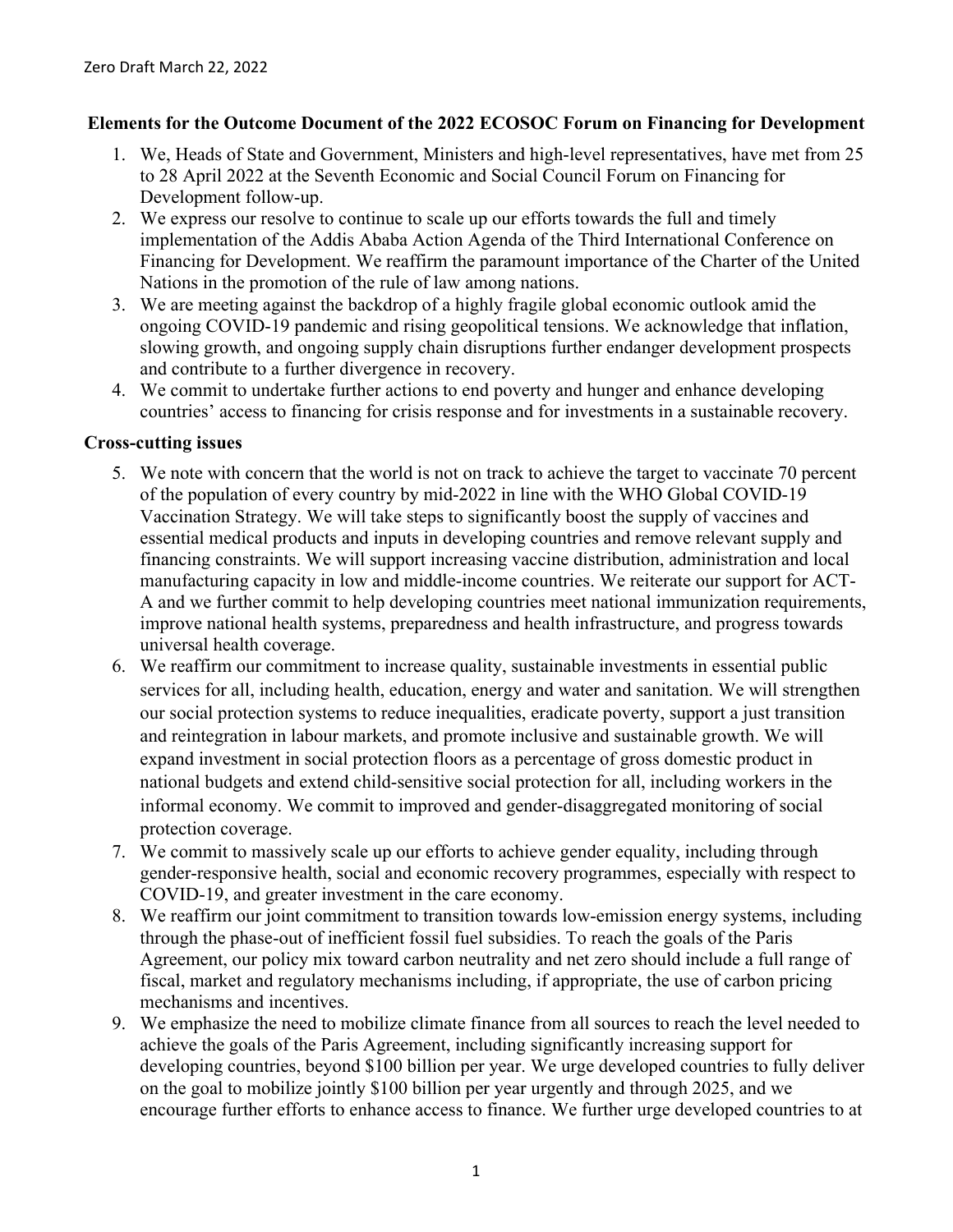least double their collective provision of climate finance for adaptation to developing countries from 2019 levels by 2025, in the context of achieving a balance between mitigation and adaptation, and we will strengthen our efforts to prioritize grant finance for developing countries.

- 10. We will explore innovative platform approaches to coordinate, scale up, and channel public and private finance and technical assistance for sustainable, quality and resilient infrastructure development. We resolve to address investment barriers to developing bankable project pipelines and will take steps to deploy blended finance at scale, as appropriate, to leverage all infrastructure financing sources.
- 11. We commit to support the implementation of integrated national financing frameworks to align financing policies and strategies with national investment priorities and sustainable development strategies.
- 12. We recognize the importance of addressing the diverse needs and challenges faced by countries in special situations, in particular African countries, the least developed countries, landlocked developing countries and small island developing states, as well as the specific challenges faced by middle-income countries.

# **Domestic Public Resources**

- 13. We recognize that domestic resources are first and foremost generated by economic growth, supported by an enabling environment at all levels. Sound social, environmental and economic policies, including countercyclical fiscal policies, adequate fiscal space, good governance at all levels, and democratic and transparent institutions responsive to the needs of the people are necessary to achieve our goals.
- 14. We recommit to strengthening the capacities of revenue administration through modernized, transparent, and progressive tax systems, and more effective tax collection. We call upon the international community to scale up support for related capacity building to countries, particularly developing countries, especially in building tax policy and administration capacity. We recognize that strengthening public financial management and budget execution can help maximize the effectiveness of government expenditure.
- 15. We stress that international tax cooperation must be strengthened to ensure no countries are left behind. We commit to improve international sharing of tax information, especially for least developed countries, and to scale up assistance for improving systems and related capacity building.
- 16. We acknowledge that any consideration of tax measures in response to the digital economy should include a careful analysis of the implications for developing countries with a special focus on their unique needs and capacities. We note the diverse proposals in this area, including the work of the UN Tax Committee on a model tax treaty provision on taxation of automated digital services.
- 17. We recommit to preventing and combating illicit financial flows and strengthening international cooperation and good practices on assets return and recovery. We reaffirm our commitment to strive to eliminate safe havens that create incentives for the transfer abroad of stolen assets and illicit financial flows. We will implement our obligations to prevent and combat corruption and money laundering enshrined in existing international architecture, particularly those prescribed in the UN Convention against Corruption and UN Convention against Transnational Organized Crime.
- 18. We recognize that the digitalization of money brings both new risks of tax avoidance, tax evasion and illicit financial flows as well as new enforcement possibilities. We will enhance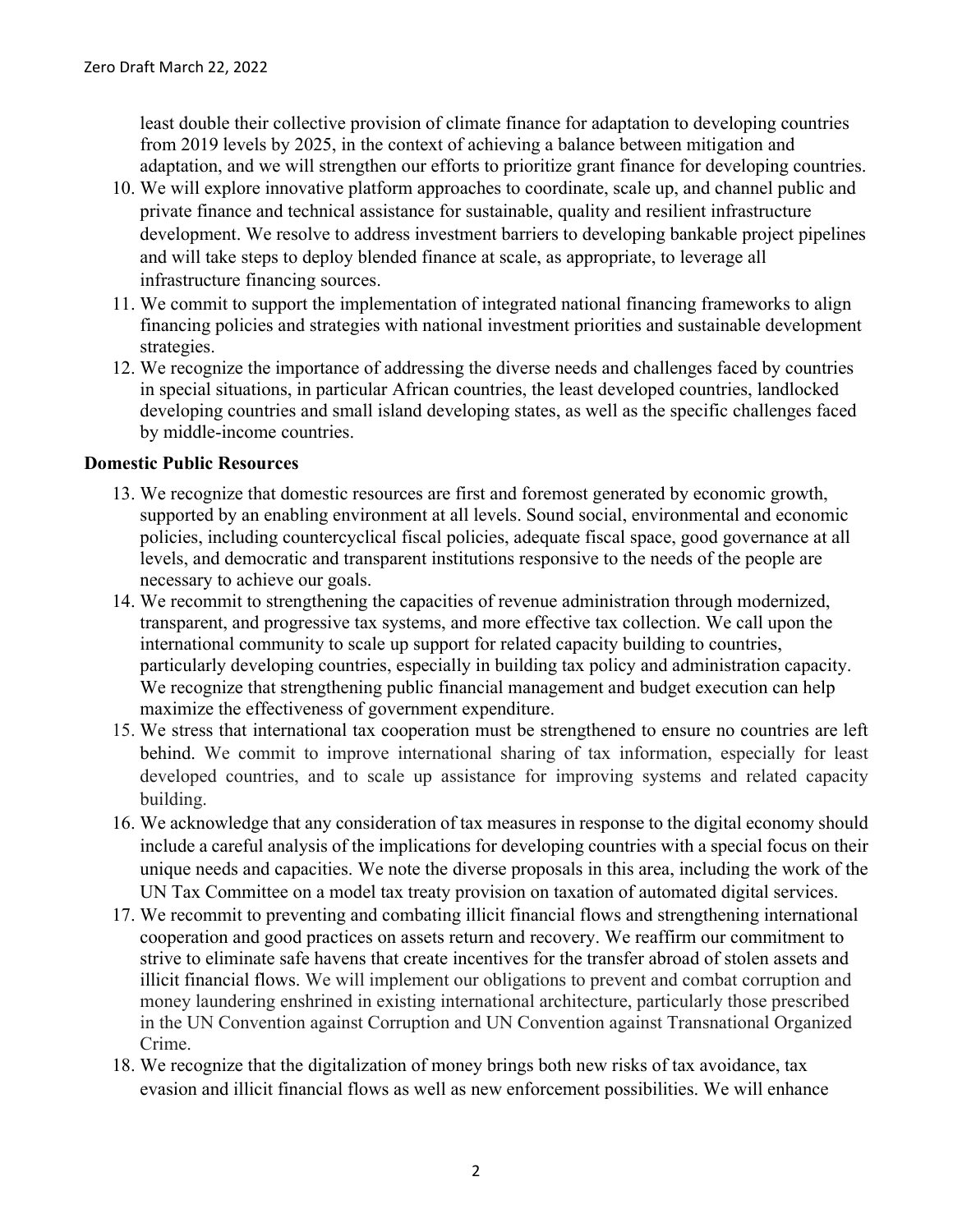global coordination and alignment of regulatory, supervisory and oversight frameworks for digital assets to avoid revenue leakages and strengthen domestic resource mobilization.

### **Domestic and international private business and finance**

- 19. We will take concrete steps to incentivize and scale-up long-term affordable private finance for investments that contribute to the Sustainable Development Goals. We note that sustainable investment flows reached record levels in 2021, with the global outstanding amount of sustainability-labeled bonds now over \$2.5 trillion. We recognize the constraints faced by developing countries in accessing investment products with sustainability features. We call on donors to strengthen capacity building support for countries, particularly developing countries, to integrate sustainable investment approaches in capital market development plans through regional and global approaches to avoid market fragmentation.
- 20. We call on regulators to adopt globally consistent corporate sustainability reporting standards for both privately-owned and listed companies to allow policymakers, consumers and investors to integrate sustainability issues into their decisions. We note the International Sustainability Standards Board (ISSB) launched during COP26 and call for complementary policies to enhance the alignment of corporate reporting with the Sustainable Development Goals.
- 21. We stress the need for greater transparency, comparability, and reliability of data and methodologies to measure the impact of sustainable investment products. We call upon institutional investors to disclose the environmental and social footprint of and the physical risks within and created by their portfolios.
- 22. We are concerned that remittance costs remain far above the Sustainable Development Goal target of 3 per cent or lower. We further express our concern at the continued decline in correspondent banking relationships, due to de-risking trends, and its adverse consequences on low-value remittance flows. We will work on innovative ways to improve the access to, usage and quality of financial services to lower the cost of remittances, including through digital channels.

# **International Development Cooperation**

- 23. We express concern that although official development assistance (ODA) reached its highest level in 2020 during the unprecedented crisis, the rise could be temporary. We call upon development partners to scale up and meet their ODA commitments with new and additional resources, including the commitment by many developed countries to achieve the target of 0.7 per cent of gross national income (GNI) and 0.15 to 0.20 per cent of ODA/GNI to the least developed countries. We emphasize that grant finance rather than loans should be prioritized for vulnerable countries, such as least developed countries and small island developing States.
- 24. We will improve the effectiveness of development cooperation and commit to support developing countries in strengthening their capacities at the national and local levels to manage and reduce risks.
- 25. We welcome the appointment by the President of the General Assembly of the High-Level Panel of experts to finalize a multidimensional vulnerability index by the end of 2022. We call upon the international community to use multidimensional vulnerability as criteria to access concessional finance.
- 26. We welcome the adoption by the UN Statistical Commission of the proposed new indicator 17.3.1 under SDG target 17.3 "Mobilize additional financial resources for developing countries from multiple sources". We will continue to hold open, inclusive and transparent discussions on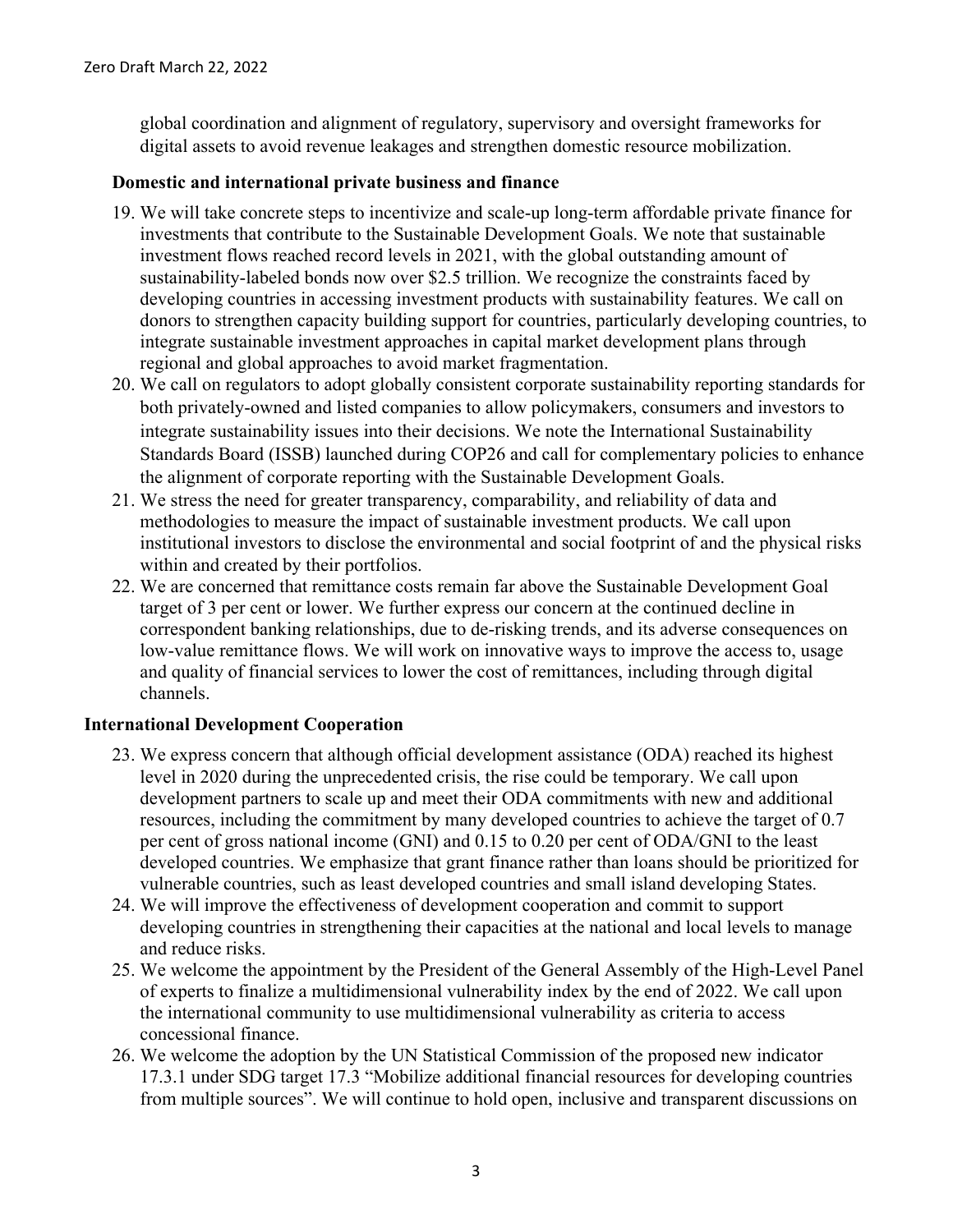the modernization of ODA measurement and on the proposed measure of "total official support for sustainable development" and we affirm that any such measure will not dilute commitments already made.

- 27. We note the growing scale and scope of South-South Cooperation and its significant contributions to short-term pandemic response and long-term recovery. We welcome the development of an initial conceptual framework for South-South cooperation, which marks a breakthrough in its measurement and encourage further work in this regard.
- 28. We call upon development partners to provide multilateral development banks with additional capital funding and support the reform of capital adequacy requirements and balance sheet optimization approaches to increase lending capacity.
- 29. We will increase the scale and effectiveness of blended finance by focusing on need and the potential for development impact, including for least developed countries.

# **International trade as an engine for development**

- 30. We reaffirm the important role of open, fair, equitable, sustainable, nondiscriminatory and inclusive rules-based multilateral trade system in restoring growth, job creation and industrial productivity and promoting sustainable development.
- 31. We are concerned by the ongoing disruption in trade logistics that continues to hamper global value chains and the high cost of international supply chains. We will enhance the sustainability and resilience of supply chains that foster the sustainable integration of developing countries and promote inclusive economic growth, including through increased participation of micro-, smalland medium-sized enterprises in international trade and investment.
- 32. We are concerned about the widening trade finance gap between developed and developing countries and call for international cooperation to address trade finance access barriers including in bank regulations, anti-money laundering regulations and data collection.
- 33. We welcome progress on the ratification and implementation of the World Trade Organization (WTO) Trade Facilitation Agreement and will take steps to enhance the movement of goods, including medicines and foodstuffs and reduce trade costs.
- 34. We reaffirm the World Trade Organization Agreement on Trade-Related Aspects of Intellectual Property Rights (TRIPS Agreement) as amended, and also reaffirm the 2001 World Trade Organization Doha Declaration on the TRIPS Agreement and Public Health, which recognizes that intellectual property rights should be interpreted and implemented in a manner supportive of the right of States to protect public health and, in particular, to promote access to medicines for all, and notes the need for appropriate incentives in the development of new health products.
- 35. We recognize that trade and investment policy actions are intricately connected to climate action. We acknowledge that reducing emissions worldwide would require a speedier transition to more efficient production and transport processes. We call upon the international community to continue supporting developing countries' capacity building in reducing carbon contents of their exports.

# **Debt and Debt Sustainability**

36. We are concerned that surging global public debt is compounding debt vulnerabilities that predated the pandemic. We note with concern that about 60 percent of least developed countries and other low-income countries are now assessed to be at high risk of or already in debt distress,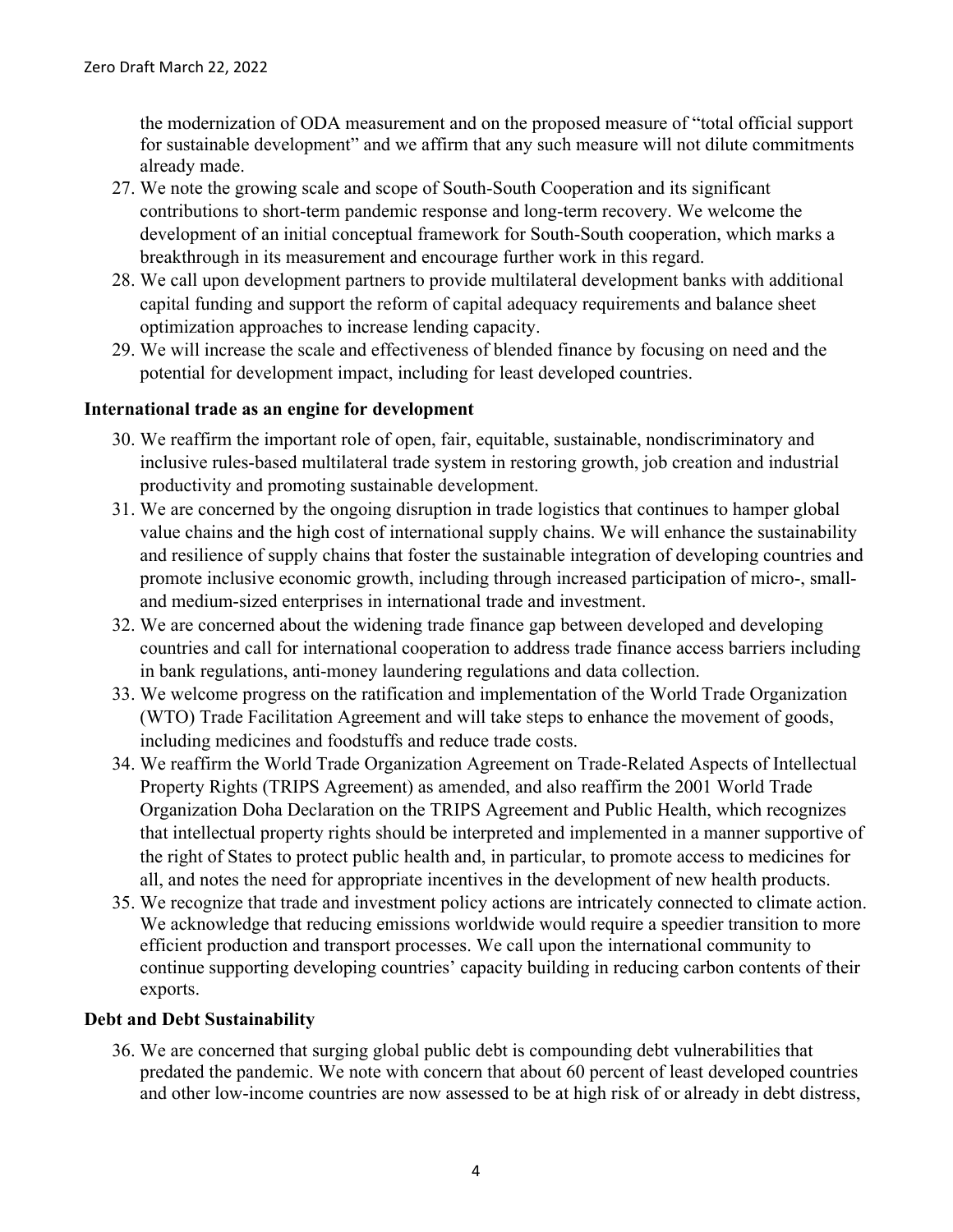while around a quarter of middle-income countries remain at high risk. We are further concerned that interest costs are rising in the poorest countries and remain elevated in small island developing States, as they grapple with higher interest rates, slower recoveries, and persistent revenue shortfalls.

- 37. We welcome the multilateral response to the pandemic, including the progress achieved by the Debt Service Suspension Initiative (DSSI) and the Common Framework for Debt Treatments beyond the DSSI (Common Framework).
- 38. We stress the importance of stepping up efforts to improve and implement the Common Framework in a timely, orderly and coordinated manner. We call on the G20 and Paris Club creditors to task the IMF to develop options for implementing comparability of treatment of private and other official bilateral creditors, expanding access to additional heavily indebted vulnerable countries, providing debt standstills throughout negotiations, and facilitating rapid recovery of capital market access following restructuring. We further call for enhancements to give more certainty to debtor countries and facilitate the IMF's and multilateral development banks' quick provision of financial support.
- 39. We express concern that as monetary conditions tighten, more countries may be in need of debt resolution to safeguard critical expenditure and preserve prospects to invest in a sustainable recovery. We will work towards a more comprehensive solution to sovereign debt resolution challenges, guided by the shared principles for debt resolution in the Addis Ababa Action Agenda.
- 40. We recognize that high vulnerabilities, as reflected in a multidimensional vulnerability index, could contribute to the calibration of debt relief needed to restore sustainability in the context of debt restructuring.
- 41. We acknowledge that debt transparency enables more effective debt management by debtors and better risk management by creditors, which are important tenets of responsible borrowing and lending principles. We call upon the international community to further (a) coordinate data collection processes; (b) provide support to strengthen debt management capacity, and (c) enhance debt transparency through actions by both creditors and debtors.
- 42. We call upon the international community to strengthen inclusive dialogues and mechanisms on sovereign debt to advance the discussion on debt transparency and responsible lending and borrowing and the rules of engagement, including with the private sector.

# **Addressing systemic issues**

- 43. We call upon Member States with strong external positions to implement, in a timely manner, the voluntary channeling of special drawing rights to countries in need, including through the International Monetary Fund's Poverty Reduction and Growth Trust. We look forward to the operationalization of the International Monetary Fund's Resilience and Sustainability Trust as a new mechanism to voluntarily channel special drawing rights to finance sustainable development to low income and vulnerable middle-income countries. We will continue to explore options to voluntarily channel special drawing rights through multilateral development banks and other prescribed holders.
- 44. We express concern that developing countries may be most affected by unintended consequences of digital assets, including effects of central bank digital currencies on capital flow volatility, currency substitution, and monetary policy space. We will enhance international cooperation and coordination to develop appropriate designs for central bank digital currencies and regulatory frameworks for digital assets that address spillover risks to the global financial system.